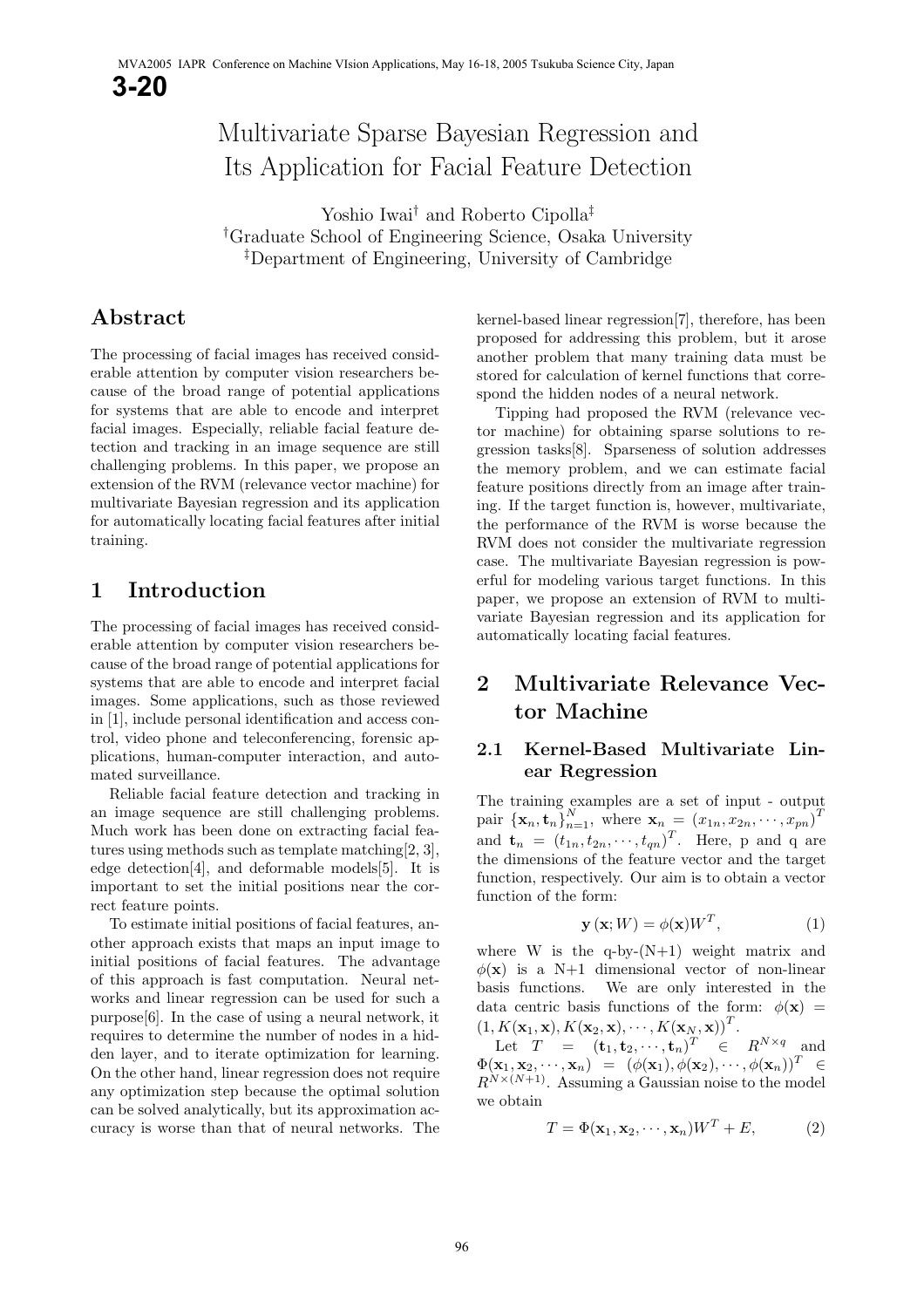

(b) reduced model

Figure 1: Probabilistic models

with a mean-zero Gaussian noise process,  $E \in R^{N \times q}$ , whose covariance matrix is  $B^{-1} \otimes S \in R^{N \times N} \otimes R^{q \times q}$ where  $\otimes$  is the Kronecker product. S is a covariance matrix of parameters and  $B$  is a covariance matrix of sampling data. We assume  $B = \text{diag}(\beta_i) \in R^{N \times N}$ <br>because each sampling is performed independently.

 $\begin{bmatrix} 1 & 0 & 0 \\ 0 & 1 & 0 \end{bmatrix}$  is performed in the performance in the performance in the performance is performed in the performance in the performance in the performance of  $\frac{1}{2}$  $\mathbf{y}$  is probability of all parameters is given by

$$
p(W, S, T, A, B) = p(T|W, S, B)p(W|S, A)p(S)p(A)p(B),
$$
  
(3)

where  $A = \text{diag}(\alpha_i) \in R^{N \times N}$ .<br>We assume the covariance matrices of T and W are the same, i.e. S, for simplicity of calculation. Of course, more complicated case can be considered that the covariance matrices are different like  $p(T | W, S_1, B) p(W | A, S_2) p(S_1) p(S_2) p(A) p(B)$ . Figure 1 shows probabilistic models of each case.

#### **2.2 Inference**

From equation (2),

$$
T|W, S, B \sim N(\Phi W^T, B^{-1} \otimes S), \tag{4}
$$

and we obtain

$$
p(T|W, S, B) \propto (5)
$$
  

$$
|S|^{-\frac{N}{2}} |B^{-1}|^{-\frac{q}{2}} e^{-\frac{1}{2} tr S^{-1} (T - \Phi W^T)^T B (T - \Phi W^T)}.
$$

The prior,  $p(W|A, S)$ , can be chosen arbitrary, and then we choose

$$
W|A, S \sim N(0, A^{-1} \otimes S), \tag{6}
$$

and we get

$$
p(W|A,S) \propto |S|^{-\frac{N}{2}} |A^{-1}|^{-\frac{q}{2}} e^{-\frac{1}{2} tr S^{-1} W A W^{T}}.
$$
 (7)

trix,  $W$ , and covariance matrix,  $S$ , can be rewritten

$$
p(W, S|T, A, B) \propto p(T|W, S, B)p(W|A, S)
$$
\n
$$
\propto |S|^{-\frac{2N}{2}} |A^{-1}|^{-\frac{q}{2}} |B^{-1}|^{-\frac{q}{2}}
$$
\n
$$
\times e^{-\frac{1}{2}trS^{-1}[(T - \Phi W^T)^T B (T - \Phi W^T) + W A W^T]}
$$
\n
$$
\propto |S|^{-\frac{2N}{2}} |A^{-1}|^{-\frac{q}{2}} |B^{-1}|^{-\frac{q}{2}}
$$
\n
$$
\times e^{-\frac{1}{2}trS^{-1}[(W - \hat{W})\Sigma^{-1}(W - \hat{W})^T + G]}
$$

$$
\hat{W}^T = (\Phi^T B \Phi + A)^{-1} \Phi^T B T = \Sigma \Phi^T B T
$$
  
\n
$$
\Sigma = (\Phi^T B \Phi + A)^{-1}
$$
  
\n
$$
G = (T - \Phi \hat{W}^T)^T B (T - \Phi \hat{W}^T) + \hat{W} A \hat{W}^T.
$$

To find the marginal posterior distribution of the tegrated with respect to S. This can be performed easily by recognizing that the posterior distribution is exactly of the same form as an Inverse Wishart distribution except for a proportionality constant. distribution except for a proportion  $\mathbf{r}$  and  $\mathbf{r}$  and  $\mathbf{r}$  are constant.

$$
p(W|T, A, B) = \int p(W, S|T, A, B) dS
$$
(9)  

$$
\propto \frac{1}{|G + (W - \hat{W})\Sigma^{-1}(W - \hat{W})^T|^{\frac{N-q-1}{2}}}.
$$

Therefore,  $W = \hat{W}$  maximizes  $p(W|T, A, B)$ .

#### **2.3 Optimizing the Hyperparameters**

We derive with the marginal likelihood

$$
p(T|S, A, B) = \int p(T|W, S, B)p(W|S, A)dW
$$
  
 
$$
\propto |S|^{-\frac{N}{2}}|A^{-1}|^{-\frac{q}{2}}|B^{-1}|^{-\frac{q}{2}}|\Sigma|^{\frac{q}{2}}
$$
  
 
$$
\times e^{-\frac{1}{2}trS^{-1}[(T-\Phi\hat{W})^T B(T-\Phi\hat{W}) + \hat{W}A\hat{W}^T]}(10)
$$

The marginal likelihood,  $\log p(T | S, A, B)$ , must be maximized over the hyperparameters,  $A, B$ , and the noise covariance, S.

$$
\frac{\partial}{\partial \log \alpha_i} \log p(T|S, A, B) = 0,\tag{11}
$$

$$
\frac{\partial}{\partial \log \beta_i} \log p(T|S, A, B) = 0,\tag{12}
$$

$$
\frac{\partial}{\partial S} \log p(T|S, A, B) = 0. \tag{13}
$$

$$
\frac{\partial}{\partial \log \alpha_i} \log p(T|S, A, B) = \frac{q}{2} - \frac{1}{2} \left[ q \Sigma_{ii} + (\hat{W}^T S^{-1} \hat{W})_{ii} \right] \alpha_i,
$$
\n(14)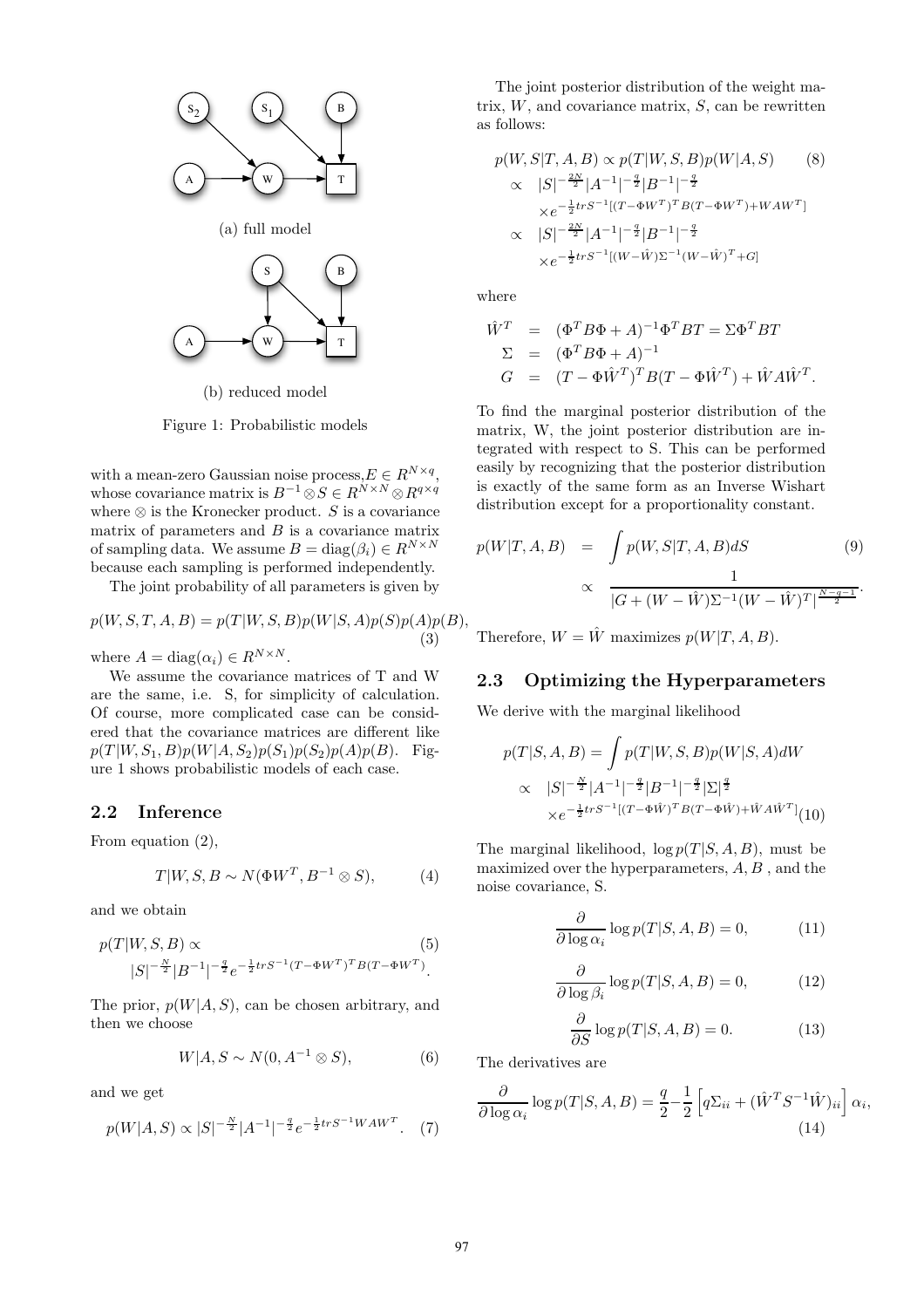

Figure 2: The process flow of facial feature detection

$$
\frac{\partial}{\partial \log \beta_i} \log p(T|S, A, B) =
$$
\n
$$
\frac{q}{2} - \frac{1}{2} \left[ q(\Phi \Sigma \Phi^T)_{ii} + ((T - \Phi \hat{W}^T)S^{-1}(T - \Phi \hat{W}^T)_{ii} \right] \beta_i,
$$
\nand

$$
\frac{\partial}{\partial S} \log p(T|S, A, B) =
$$
  
-NS<sup>-1</sup> + S<sup>-1</sup>G<sup>T</sup>S<sup>-1</sup> -  $\frac{1}{2}$ diag(-NS<sup>-1</sup> + S<sup>-1</sup>G<sup>T</sup>S<sup>-1</sup>)

Setting this to zero and solving for them gives a re-estimation rule:

$$
\alpha_i = \frac{q}{q\Sigma_{ii} + (\hat{W}^T S^{-1} \hat{W})_{ii}},\tag{15}
$$

$$
\beta_i = \frac{q}{q(\Phi \Sigma \Phi^T)_{ii} + ((T - \Phi \hat{W}^T)S^{-1}(T - \Phi \hat{W}^T)^T)_{ii}} \tag{16}
$$

and

$$
S = \frac{G^T}{N} = \frac{G}{N}.\tag{17}
$$

Following MacKay<sup>[9]</sup> in defining quantities  $\gamma_i \equiv$  $q(1-\alpha_i\Sigma_{ii})$ , leads to the following re-estimation rule:

$$
\alpha_i = \frac{\gamma_i}{(\hat{W}^T S^{-1} \hat{W})_{ii}},\tag{18}
$$

where  $\frac{1}{2}$  was observed to read to match result for  $\frac{1}{2}$ gence although it also not guarantee the local max-<br>imization

When  $S = I_q$  and  $B = \beta^{-1}I_N$ , the proposed<br>method is equal to the BVM proposed by Tipping method is equal to the revels proposed by  $\sim$  ppmg.<br>Therefore, the method extends the RVM paturally. Therefore, the method extends the RVM naturally.

## **3 Application — Facial Feature Detection**

In this section, we explain an application of MRVM<br>(multivariate RVM) for facial feature detection. We assume that face regions are already segmented from assume that face regions are already segmented from and image by an appropriate method such as  $\mathbf{r}$ 



 $F_{\rm g}$  and  $F_{\rm g}$  and  $F_{\rm g}$  from facial feature points

puts facial feature points  $(x_i, y_i)$  in the face region.<br>The input face regions are pormalized to fixed

The input face regions are normalized to fixed size determined in advance, and then pixel values of them are normalized to  $[0,1]$  by using the his-<br>torram pormalization. The pormalized input face region is used as an input, **x**, of MRVM. By using a<br>MRVM learned already, we can estimate facial feature positions, **y**, from equation (1). The flow of these processes is illustrated in Fig. 2 these processes is illustrated in Fig. 2.

#### **4 Experimental Results**

We conduct an experiment to verify the accuracy of regression. We use an MPEG-2 image sequence (150) frames,  $640 \times 480$  pixels, 8-bit gray scale) as training data. Facial feature points of training data are collected by using the flexible feature matching  $[11]$ and incorrect detection is adjusted manually. Figure 3 shows examples of training data. 3 shows examples of training data.

#### **4.1 Regression Performance**

We conduct an experiment to verify the regression<br>performance of the MRVM, and use the whole input image sequence as training data  $(400 \text{ data})$ . Figure 4 shows examples of face regions used for the  $MRVM$  and  $RWM$  as inputs, and Fig. 5 shows examples of prediction results of nose position by the MRVM. White rectangles are training data used as true value, and black rectangles are prediction of nose position by the MRVM.

Regression results of the nose position show in Fig. 6. Thick lines are target values (nose posi- $\chi$  and  $\chi$ ) and thin lines are regression values predicted by the MRVM and RVM. The horizontal predicted by the matrice and reveal axis is the nosiaxis is frame no, and the vertical axis is the vertical axis is the posi-